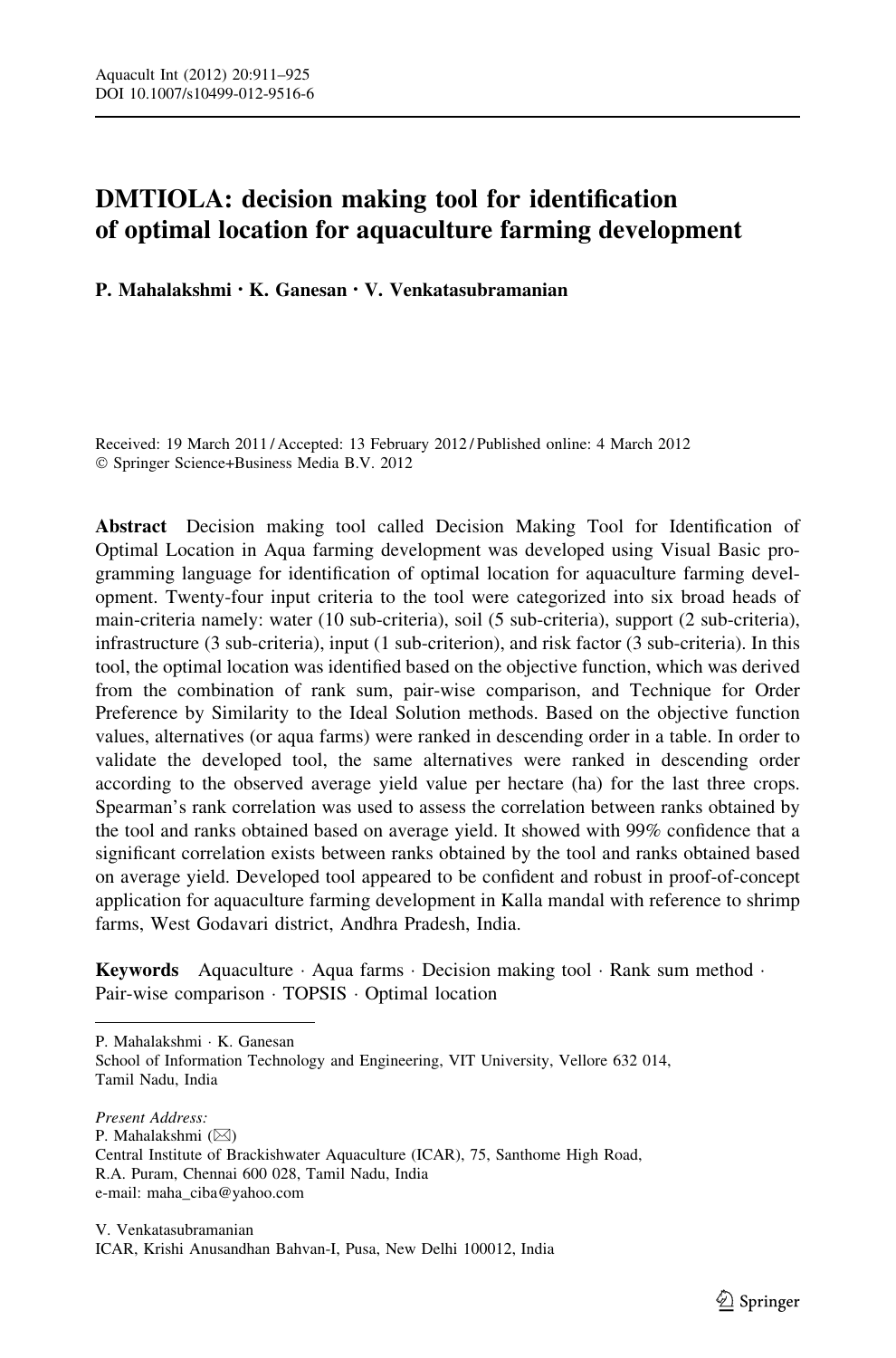# Introduction

Aquaculture has developed into a prime industry to tap the enormous turnover of bioenergy for the benefit of mankind (Anand et al. [2011\)](#page-14-0). The rapid expansion of brackish water aquaculture activities in India during the last 10 years has led a growing concern about environmental issues. The success of aquacultural projects without adverse environmental effects largely depends upon the quality of the site selected for the project. Poor site selection and uncontrolled expansion of aquaculture units and their intensive farm practices have brought stressed ecosystems, stressed culture species, decreased production, and inferior economic performance. The problem has become crucial, and the only alternative is the zoning of potential areas for shrimp cultivation (Gowda et al. [2000\)](#page-14-0).

Land-use allocation involves making decisions on how to use available land to satisfy land users needs. The selection of optimal location in aquaculture system is not formulated just from one criterion alone but from multiple criteria (Ramesh and Rajkumar [1996](#page-14-0)). Multi-criteria decision making methods provide efficient tools to deal with operation research problems with more than one criterion or objective. There are many different concepts and methods for multi-criteria decision making (MCDM). Some of the potentially useful techniques are goal programming, ideal point method, multi attribute utility theory (MAUT), analytical hierarchy process (AHP), ELECTRE I-III, PROMETHEE, and cooperative game theory (Malczewski [1999](#page-14-0)). TOPSIS is one of the ideal point method developed by Hwang and Yoon ([1981\)](#page-14-0). It is one of the best known and most widely used methods of decision making (Wang et al. [2006\)](#page-14-0). The basic concept of the TOPSIS method is that the selected alternative should have the shortest distance from the ideal solution and the longest distance from the negative ideal solution, in a geometrical sense. The TOPSIS method assumes that each criterion has a tendency of monotonically increasing or decreasing utility. Therefore, it is easy to define the ideal and the negative ideal solution (Triantaphyllou [2000](#page-14-0)).

In order to evaluate the multiple alternatives, decision making process is defined in the form of a mathematical technique for finding a maximum or minimum value of an objective function of several alternatives. Mathematical/computer models are designed in the form of decision support systems/tools for assisting the decision making process (Stagnitti and Austin [1998](#page-14-0)). The decision support system/tool is an integrated assembly of models, data, and interpretive routines and other relevant information that efficiently processes input data, runs the models, and displays the results in an easy-interpret format (George et al. [2002;](#page-14-0) Sarangi et al. [2004](#page-14-0)). Further, these tools are designed to assist the decision makers in selecting, optimal location, best alternatives from among the number of feasible alternatives (Jankowski [1995\)](#page-14-0). On this premise, we develop and validate a systematic, accurate, fast, and practical decision making tool for the identification of optimal location for aquaculture farming development.

# Materials and methods

#### Criteria and data sets

The key factors to be considered for selecting the optimal location in aquaculture are the availability of good quality water in abundant quantity, soil quality, salinity, temperature, pollution, exposures to flood, infrastructural facilities, and access to essential inputs and markets (Nath et al. [2000](#page-14-0)).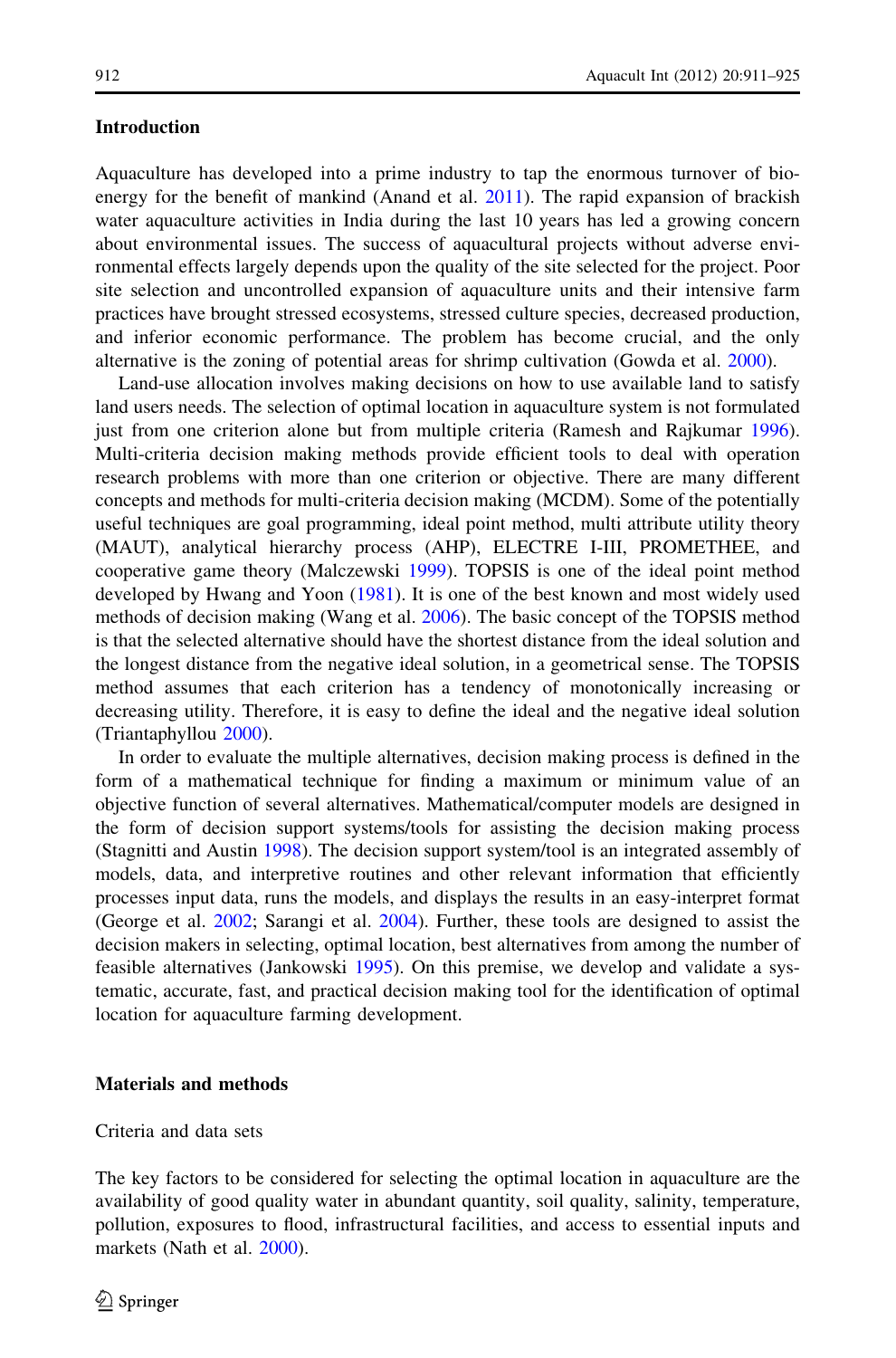<span id="page-2-0"></span>experts who are all working in aquaculture field. These criteria thus selected were then classified into six categories of main-criteria namely: water (10 sub-criteria), soil (6 subcriteria), support (5 sub-criteria), infrastructure (5 sub-criteria), input (1 sub-criterion), and risk factor (3 sub-criteria) (Fig. 1). Since all the sub-criteria may not be necessary for the decision process, it is important to identify the prime set of sub-criteria, which is a subset of the original sub-criteria. In order to identify the prime set of criteria for identifying the optimal location in aquaculture, experimental design becomes complex and difficult to manage (Mahalakshmi and Ganesan [2009\)](#page-14-0). So in this study, Mahalanobis Taguchi System (MTS) (Taguchi and Jugulum [2000](#page-14-0), [2002;](#page-14-0) Taguchi et al. [2001\)](#page-14-0) was used to facilitate the selection of prime set of sub-criteria for suitable aquaculture site identification (Mahalakshmi and Ganesan [2009](#page-14-0)). The Mahalanobis Taguchi System (MTS) is a pattern recognition technology that aids in quantitative decisions by constructing a multivariate measurement scale using a data analytical method. The patterns of observations in a multidimensional system highly depend on the correlation structure of the criteria in the system (Boguslauskas and Adlyte [2010](#page-14-0)).

Out of six main-criteria, input main-criterion is having one sub-criterion such as animal waste, and also, it is considered as one of the important sub-criteria for the aquaculture system (Salam and Ross [2000\)](#page-14-0). So the MTS was applied to the remaining five main-criteria namely: water, soil, support, infrastructure, and risk factor. The results of MTS along with the sub-criteria of input main-criterion (Fig. 1) showed that the 30 original sub-criteria were reduced into 24 sub-criteria (Mahalakshmi and Ganesan [2009](#page-14-0)). These reduced



**\* Reduced sub-criteria by MTS method** 

Fig. 1 Main-criteria and their corresponding sub-criteria and weights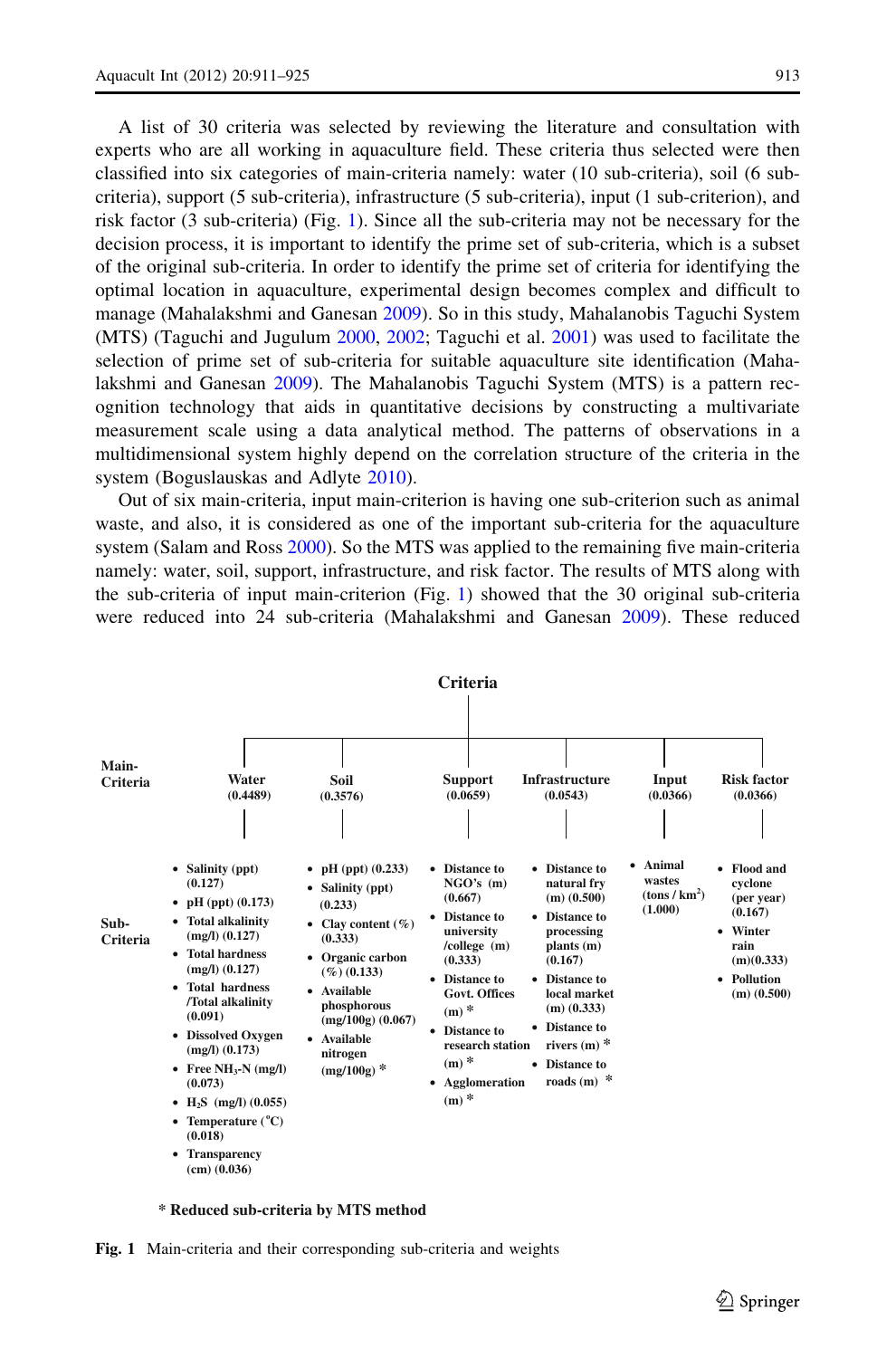<span id="page-3-0"></span>sub-criteria were used for the development of decision making tool for identification of optimal location for aquaculture farming development.

#### Study area

The study area was Kalla mandal, West Godavari district in the state of Andhra Pradesh, India. This area was chosen purposefully in view of the concentration of aquaculture and also, as coastal aquaculture is a major economic activity in this area (Mahalakshmi and Ganesan [2011\)](#page-14-0). The West Godavari district lies between the northern latitudes of  $16^{\circ} 15'$  to  $17^{\circ}$  30' and the eastern longitudes of 80 $^{\circ}$  55' to 81 $^{\circ}$  55'. The water, soil, support, infrastructure, input, and risk factor related data used in this study were collected from 15 randomly selected shrimp farms from different villages such as Kalla, Kallakuru, S.C.bose, Vempadu, L.N.Puram, Kalavapudi, Elurupadu, Juvvalapalem, and Pallipalem in the study area.

#### Weights of main-criteria

In the present study, weights of main-criteria under consideration were defined by pair-wise comparison method (Saaty [2000\)](#page-14-0). This method involves pair-wise comparisons, creating a ratio matrix. A comparison matrix M is a  $(L \times L)$  matrix in which L is the number of main-criteria being compared. To fill the matrix  $M$ , Saaty [\(2000](#page-14-0)) proposed the use of a one to nine scale to express the expert's preference and intensity of that preference for one main-criterion over the other. According to this scale, the available values for the pair-wise comparisons are members of the set {9, 8, 7, 6, 5, 4, 3, 2, 1, 1/2, 1/3, 1/4, 1/5, 1/6, 1/7, 1/8, 1/9}. This matrix is positive and reciprocal matrix, that is,  $m_{ij} > 0$  and  $m_{ji} = 1/m_{ij}$ for  $\forall$  i, i = 1, 2, ..., L. The experts have to perform (L/2) (L - 1) comparisons for a category of L main-criteria.

The identified six main-criteria namely: water, soil, support, infrastructure, input, and risk factor were presented in pairs in all possible combinations. Since six main-criteria were considered in the present study the possible pairs were fifteen. After identification of the possible pairs, judgments were established using a nine continuous scale with values from one to nine to rate the preferences for one main-criterion over the other by a group of 50 aquaculture experts, who are all working as a team, using the interview schedule. Necessary precautions were taken to ensure that the question in the schedule was unambiguous, clear, concise, complete, and comprehensive. The main purpose of the study was made clear to them, and interviews were conducted in groups. The responses obtained through the consensus (a solution that satisfies every one) method (Guzzo [1982\)](#page-14-0) were entered into the pair-wise comparison matrix.

Then, the pair-wise comparison matrix was converted into a normalized pair-wise comparison matrix. This was computed by dividing each element in the matrix by its column total. Then, the relative weight vector  $(\alpha_i)$  was calculated by the average of the elements in each row of the normalized matrix, that is, by dividing the sum of normalized scores for each row by the number of main-criteria under consideration.

In the pair-wise comparison method, if all the comparisons are perfectly consistent, then  $m_{ij} = m_{ik} m_{kj}$  (for i, j, k = 1, 2, ..., L) should always be true for any combination of comparisons taken from the pair-wise comparison matrix (Triantaphyllou [2000](#page-14-0)). Since the aquaculture experts weigh all main-criteria based on their own judgment, inconsistency is possible in building a weight vector. In this case, an index of Consistency Ratio (CR) was used to measure consistency of a pair-wise comparison matrix. The consistency ratio is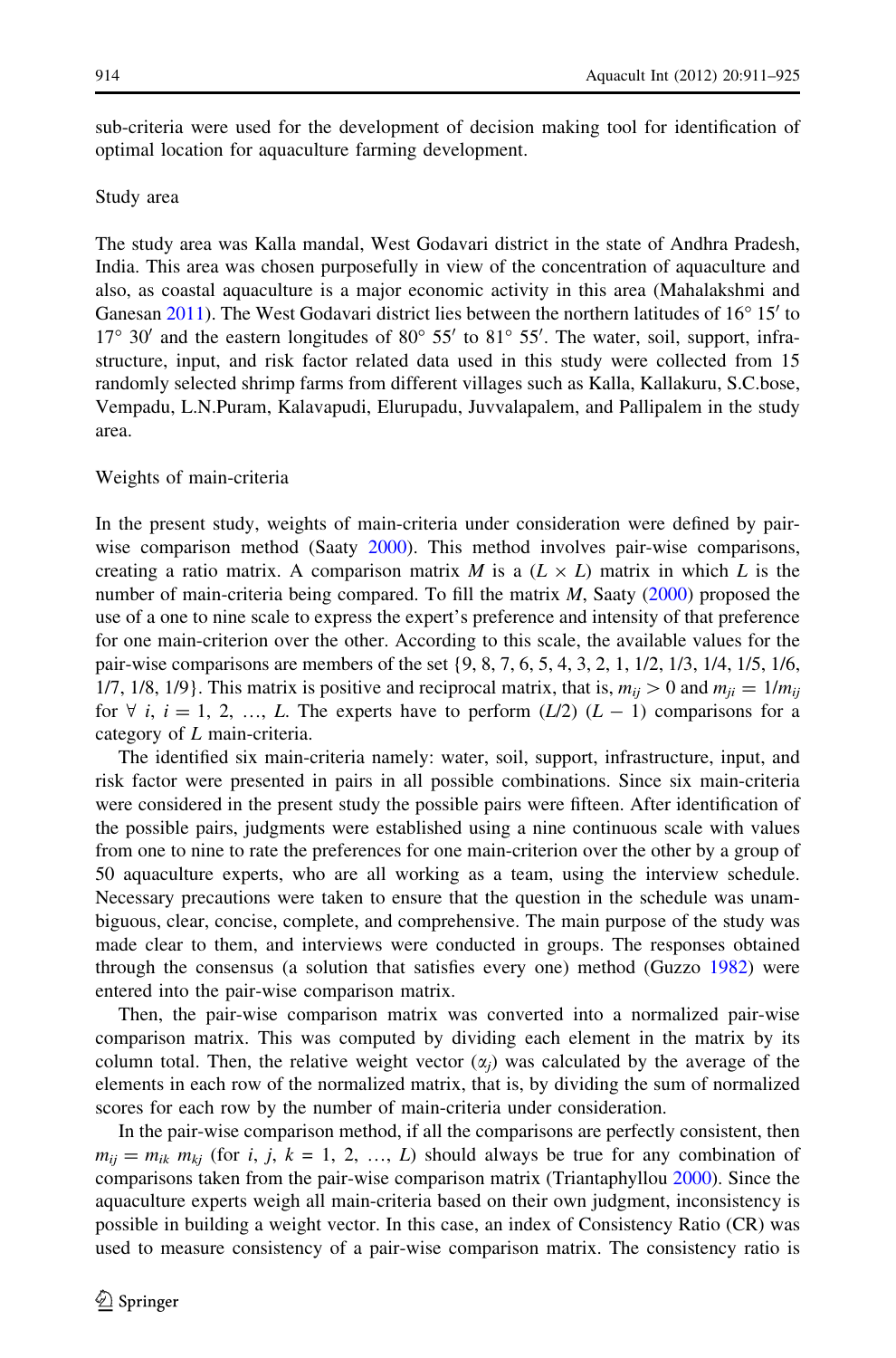designed in such a way that if  $CR < 0.1$ , the ratio indicates a reasonable level of consistency in the pair-wise comparisons; if, however,  $CR > 0.1$ , the values of the ratio are indicative of inconsistent judgments. In such cases, one should reconsider and revise the original values in the pair-wise comparison matrix.

# Calculation of sub-criteria weights

After identification of main-criteria and their sub-criteria, a group of 50 aquaculture experts were asked in groups to rank the set of sub-criteria within each main-criterion in straight ranking method using interview schedule. The group's final decision was reached through the majority method (Guzzo [1982](#page-14-0)). The ranking for the tied observations were given as in the method suggested by Kothari [\(2004](#page-14-0), pp 293, 308). In the tied observations, if the group of experts has given the same preference to the two sub-categories then the average rank for the two sub-categories were calculated, and this average rank has given to both the sub-categories. This ensures that the sum of the ranks is equal across all subcriteria.

In the next step, the quantitative rank order was converted to qualitative weights using rank sum method (Malczewski [1999](#page-14-0)), which can be defined by

$$
w_j = (N_k - r_j + 1) / \sum_i (N_k - r_i + 1)
$$
 (1)

where  $w_i$  is the normalized weight for the *j*th sub-criterion,  $N_k$  is the number of sub-criteria within the main-criterion under consideration  $(i, j = 1, 2, ..., N<sub>K</sub>)$ , and  $r<sub>j</sub>$  is the rank position of the jth sub-criterion. Each sub-criteria was weighted  $(N_k - r_j + 1)$  and then normalized by the sum of all weights, that is,  $\sum_i (N_k - r_i + 1)$ .

Calculation of relative closeness

TOPSIS method (Hwang and Yoon [1981](#page-14-0); Malczewski [1999](#page-14-0)) was used for calculating the relative closeness values for all the alternatives for each main-criterion. The basic principle is to construct a decision matrix for each main-criterion whose elements reflect the characteristics of a given set of choice possibilities determined by a given set of their sub-criteria (Triantaphyllou and Sanchez [1997\)](#page-14-0). Consider there are  $M$  alternatives (or aqua farms) and L main-criteria. Here alternatives are denoted as  $A_i$  (for  $i = 1, 2, ..., M$ ), maincriteria as  $E_k$  (for  $k = 1, 2, 3, ..., L$ ), and sub-criteria as  $C_i$  (for  $j = 1, 2, ..., N_k$ ) where  $N_k$  is the number of sub-criteria within  $E_k$  (Fig. [2\)](#page-5-0) Assume that for each sub-criterion  $C_i$  the decision maker has to determine its weight,  $w_i$ , with the condition that

$$
\sum_{j=1}^{N_k} w_j = 1 \tag{2}
$$

Furthermore, it is also assumed that the decision maker has determined  $a_{ii}$  (for  $i = 1, 2$ , 3, …, M and  $j = 1, 2, ..., N_k$ ; the importance of alternatives  $A_i$  in terms of sub-criterion  $C_i$ .

After constructing the decision matrix, it was evaluated for each main-criterion iteratively using the following steps:

*Step 1* Elements of the decision matrix  $(a_{ij})$  were expressed as unidimensional decision matrix,  $u_{ij}$  ( $i = 1, 2, 3, ..., M$ ;  $j = 1, 2, 3, ..., N_k$ ) in a ratio scale as  $0 \le u_{ij} \le 1$  for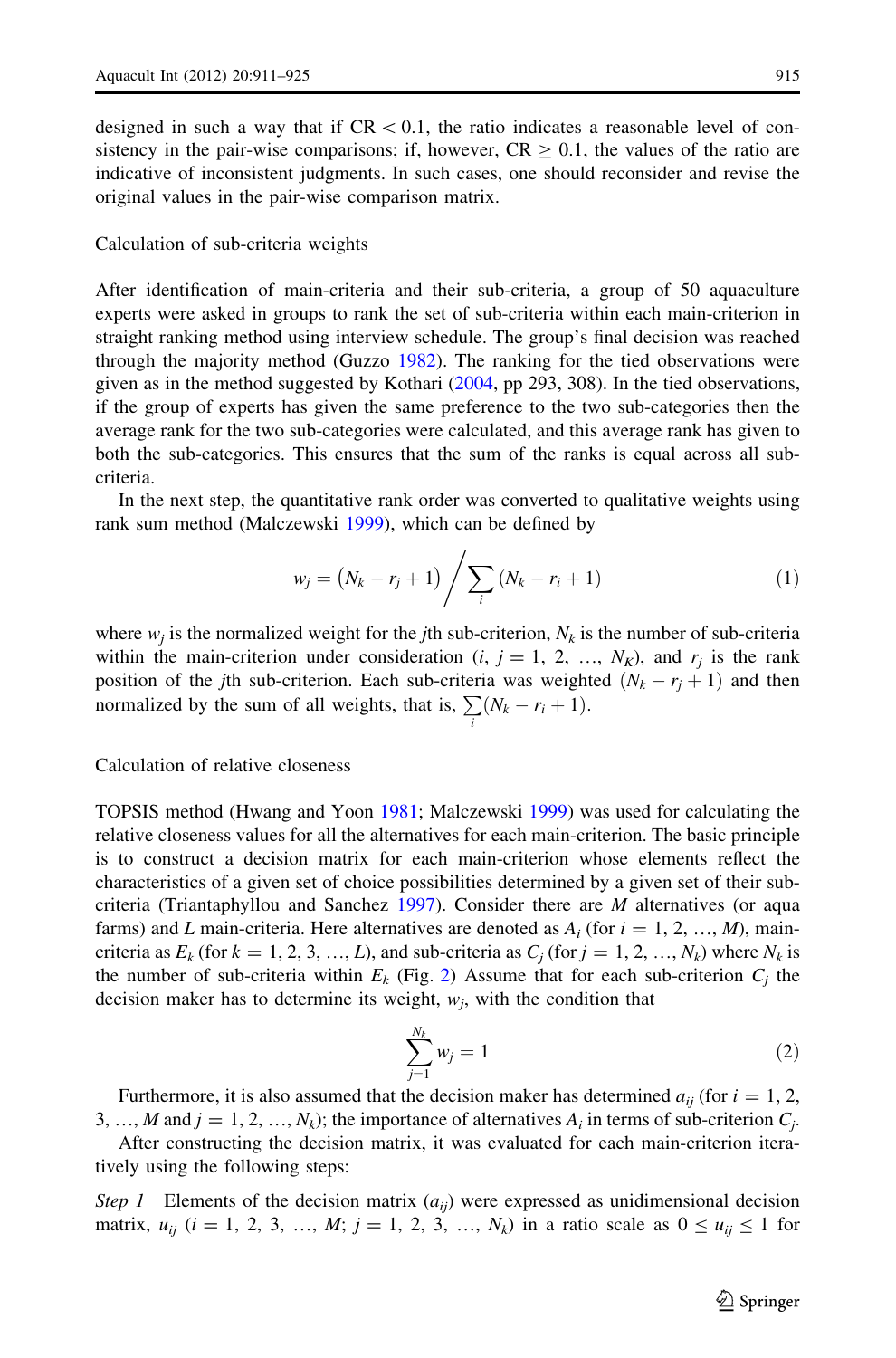*Sub-criteria within Ek*

<span id="page-5-0"></span>

| Fig. 2 Characteristics of each |
|--------------------------------|
| main-criterion in the form of  |
| decision matrix                |

|              | C <sub>1</sub> | $\mathcal{C}$ | $C_3$    | . | $C_{N\text{K}}$ |  |  |  |  |
|--------------|----------------|---------------|----------|---|-----------------|--|--|--|--|
| Alternatives | $W_I$          | W,            | $W_3$    | . | $W_{N K}$       |  |  |  |  |
| Al           | $a_{11}$       | $a_{12}$      | $a_{13}$ | . | $a_{INK}$       |  |  |  |  |
| A2           | $a_{21}$       | $a_{22}$      | $a_{23}$ | . | $a_{2NK}$       |  |  |  |  |
| A3           | $a_{31}$       | $a_{32}$      | $a_{33}$ | . | $a_{3NK}$       |  |  |  |  |
|              | $\bullet$      |               |          |   |                 |  |  |  |  |
|              |                | $\cdot$       | ٠        |   | ٠               |  |  |  |  |
| Aм           | $a_{MI}$       | $a_{M2}$      | $a_{M3}$ |   | $a_{MNk}$       |  |  |  |  |
|              |                |               |          |   |                 |  |  |  |  |

eliminating the widely differing numerical sizes of the sub-criteria, by using similar triangular method (Mahalakshmi and Ganesan [2006\)](#page-14-0).

Step 2 Weighted normalized unidimensional decision matrix  $v_{ii}$  (i = 1, 2, 3 …, M; j = 1, 2, 3  $\ldots$ ,  $N_k$ ) was constructed by multiplying each value of the column by the corresponding weight. So, the weighted normalized decision matrix was defined as

$$
v_{ij} = w_j * u_{ij} \tag{3}
$$

Step 3 The best and worst value in each column were identified and two sets of these values were created across all columns named as positive ideal solution  $(A^*)$  and negative ideal solution  $(A^-)$ , respectively. These were defined as

$$
A^* = \{ (\max v_{ij}/j \in J), i = 1, 2, ..., M \}
$$
  
= {v<sub>1</sub>, v<sub>2</sub>, ..., v<sub>NK</sub> } (4)

$$
A^{-} = \{ (\min v_{ij}/j \in J), i = 1, 2, ..., M \}
$$
  
= {v<sub>1</sub>-, v<sub>2</sub>-, ..., v<sub>NK</sub> - } (5)

where  $J = (i = 1, 2, 3, ..., N_k)$ 

Step 4 In this study,  $N_k$  dimensional Euclidean (or straight-line) distance method was applied to measure the separation distances of each alternative to the positive ideal solution  $(S<sub>i</sub>*)$  and negative ideal solution  $(S<sub>i</sub>-)$ . These were represented by

$$
S_{i^*} = \left[\sum_j (v_{ij} - v_{j^*})^2\right]^{1/2} \tag{6}
$$

$$
S_{i^-} = \left[ \sum_j \left( v_{ij} - v_{j^-} \right)^2 \right]^{1/2} \tag{7}
$$

where  $i = 1, 2, ..., M$ 

Step 5 Finally, the relative closeness with respect to positive ideal solution was calculated for each alternative by

$$
C_{i^*} = S_{i^-} / S_{i^*} + S_{i^-}
$$
 (8)

where  $0 \le C_{i^*} \le 1$  and  $i = 1, 2, ..., M$ .

Apparently, an alternative  $A_i$  is closer to the positive ideal solution as  $C_{i^*}$  approaches to 1.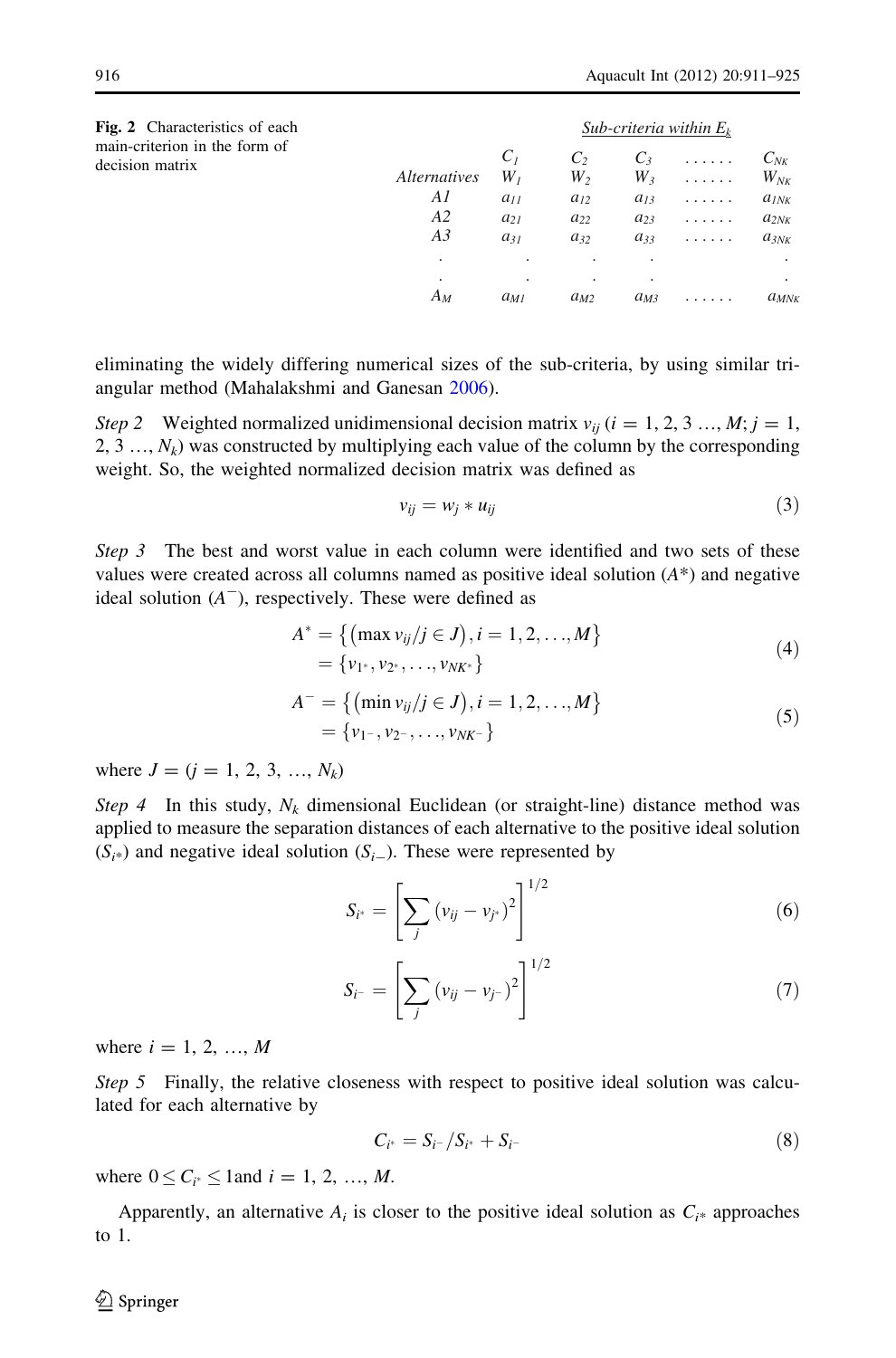#### Calculation of an objective function

As multiple criteria are considered, the final objective function gives the ultimate weightage considering all the criteria. First, relative closeness matrix R ( $C_{ii}$ ;  $i = 1-M$  and  $j = 1-L$ ) of order  $M \times L$  for M alternatives and L main-criteria was constructed using L relative closeness vectors of order  $M \times 1$ . Then, an objective function was constructed by using the criteria weights and relative closeness values. In this study, objective function  $(OF<sub>i</sub>)$  ( $i = 1, 2, 3, ..., M$ ) for each alternative was defined by

$$
\mathrm{OF}_{i} = \sum_{j} C_{ij} \alpha_{j} \tag{9}
$$

where  $C_{ij}$  is the relative closeness to the positive ideal solution of the *i*th alternative with respect to the jth main-criterion and the weight  $\alpha_i$  is a normalized weight for the given main-criterion under consideration, so that  $\sum \alpha_i = 1$ . The weights represent the relative importance of the main-criteria.

# Best alternatives

After calculating the objective function for each alternative, it was ranked according to the descending order of values of objective function, the alternative with the highest value of objective function was the best alternative, next highest value of objective function was the second best alternative and so on.

# Implementation

A framework, which sought to identify the optimal location for aquaculture farming development, is conceptualized in the previous sections and presented as a decision making tool using the interactive controls and algorithms of Visual Basic (VB) 6.0 programming language. The nested If … Then … Else construct was extensively used as an interpretive algorithm for the generation of alternative decisions using the input information. Pop-up windows, button controls, and mouse driven events were used for designing the Graphic User Interface (GUI) of the decision making tool.

Validation of the decision making tool

After collecting the required information from the study area, first alternatives were ranked by decision making tool  $(X)$  developed for this purpose, and then, the same alternatives were ranked by observed average yield value per hectare (ha) for the last three crops (Y).

The Spearman's rank correlation (Bansiya and Davis [2002;](#page-14-0) Neter et al. [1996](#page-14-0)) was used to test the significance of the correlation between the ranks obtained by the tool and ranks obtained based on average yield. It provides a nonparametric significance test that works well with ranked data without precise proportional scaling and can be used to detect relationships other than linear ones. The cutoffs used correspond to a level of significance of alpha  $(\alpha)$  equal to 0.01.

If  $E_1$  and  $E_2$  are two independent evaluations of 'n' number of items that are to be correlated, then the values of  $E_1$  and  $E_2$  are ranked (either increasingly or decreasingly) from 1 to 'n' according to the relative size within the evaluations. For each  $E_1$  and  $E_2$  pair in the relative rankings, the difference in the ranks 'd' is computed. The sum of all the  $d^2s$ ,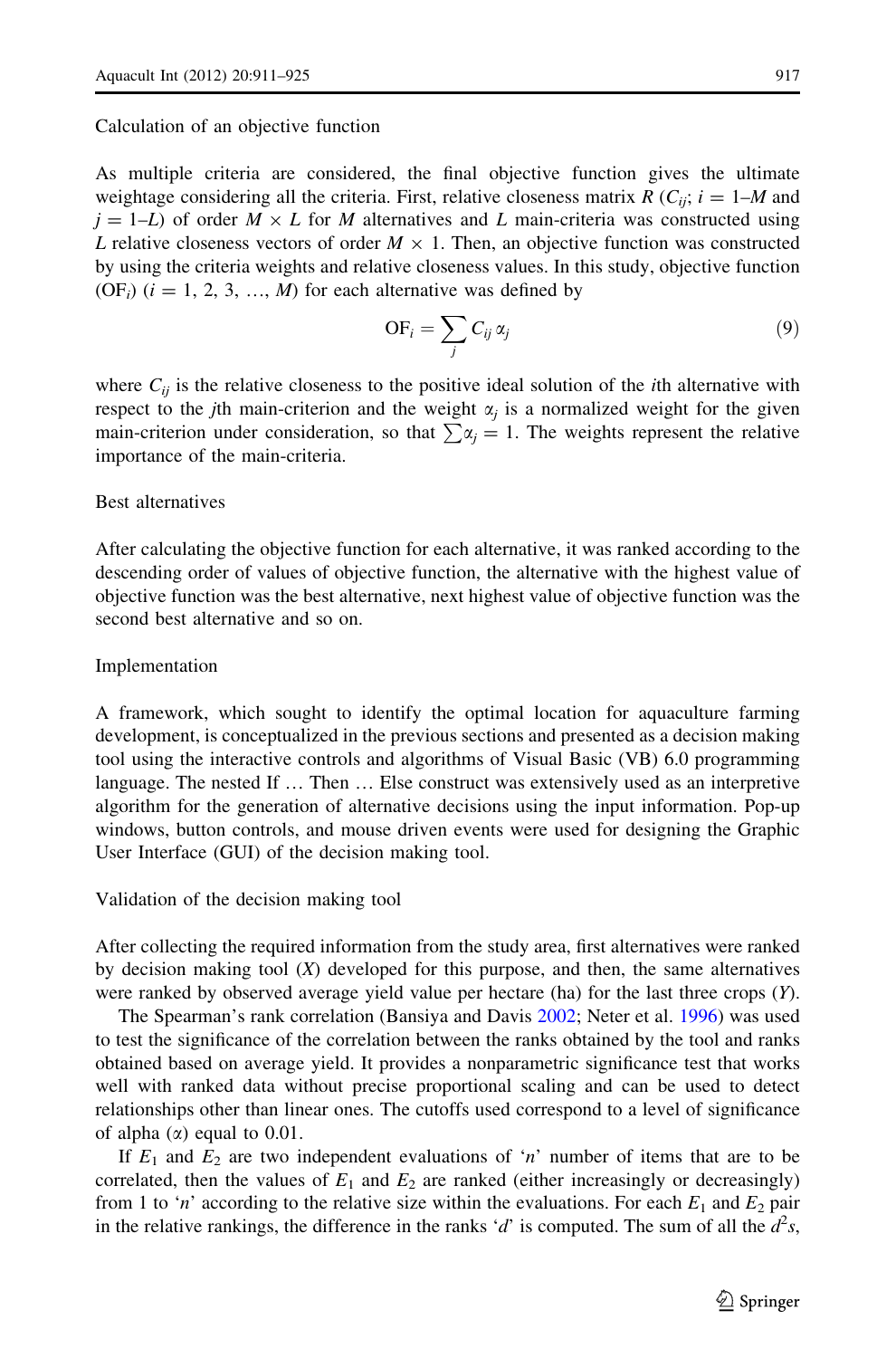denoted by  $\sum d^2$  is used to compute Spearman's rank correlation coefficient ( $\rho$ ) using the following formula (Bansiya and Davis [2002\)](#page-14-0)

$$
\rho = 1 - \left(\frac{6\sum d^2}{n(n^2 - 1)}\right) - 1.00 < \rho \le +1.00\tag{10}
$$

In this study, the value of Spearman's rank correlation coefficient  $(\rho)$  was calculated and then compared with the critical value of  $\rho$  for a dataset with 15 samples and alpha equal to 0.01 (a confidence level of 99%). The hypothesis for tool validation was defined as

 $H_0$  (Null hypothesis,  $\rho = 0$ ): There is no rank order correlation between ranks obtained by the tool and ranks obtained based on average yield.

H<sub>1</sub> (Alternative hypothesis,  $\rho \neq 0$ ): Positive rank order correlation exists between ranks obtained by the tool and ranks obtained based on average yield.

In this study, to reject  $H_0$  is to say that there is a rank order relationship between ranks obtained by the tool and ranks obtained based on average yield at Kalla mandal.  $H_0$  is rejected if the value obtained for  $\rho$  is greater than the critical value of  $\rho$  (Neter et al. [1996](#page-14-0)).

# Results and discussion

Software requirements and its availability

DMTIOLA (Decision Making Tool for Identification of Optimal Location in Aqua farming development) is a decision making tool that allows the user to enter data for identification of optimal location for aquaculture farming development through an interactive dialogue screen. The tool runs on a platform of Windows  $95^{\text{TM}}$ , or above, is user-friendly, and is best viewed at a screen resolution of 1,366 by 768 pixels. The first executable (setup file) version of DMTIOLA is freely available from the corresponding author. The prospective/ interested user should contact the author for a copy of the tool for non-commercial purposes.

#### Software operations

The opening screen of DMTIOLA is shown in Fig. [3](#page-8-0). It gives a brief introduction of the tool. The 'ENTER' button prompts the user to navigate into the tool. There are five modules supported in this tool, presented as tabs, named as Sub-Criteria Weights, Main-Criteria Weights, Relative Closeness, Best Alternatives, and Exit. All the modules are linked in a Visual Basic 6.0 environment. The 'Sub-Criteria Weights' module consists of six input buttons, one for each main-criterion, named as 'Water', 'Soil', 'Support', 'Infrastructure, 'Input', and 'Risk Factor', and one output button named as 'Sub-Criteria Weight'. User can select each input button and enter the rank as value for each subcriterion according to straight ranking method. The input screen of 'Sub-Criteria Weights' module for water main-criterion is illustrated in Fig. [4.](#page-8-0) Once the user has completely given the inputs for all the sub-criteria in each input button, then the user can press the 'Sub-Criteria Weight' button to get the sub-criteria weights for each main-criterion (Fig. [5](#page-9-0)).

'Main-Criteria Weights' module displays a comparison matrix along with the explanation of Saaty scale (1–9). In this matrix, the tool fixes the diagonal elements as 1, and the user can enter the inputs in the upper-triangular entries. When the user enters the input in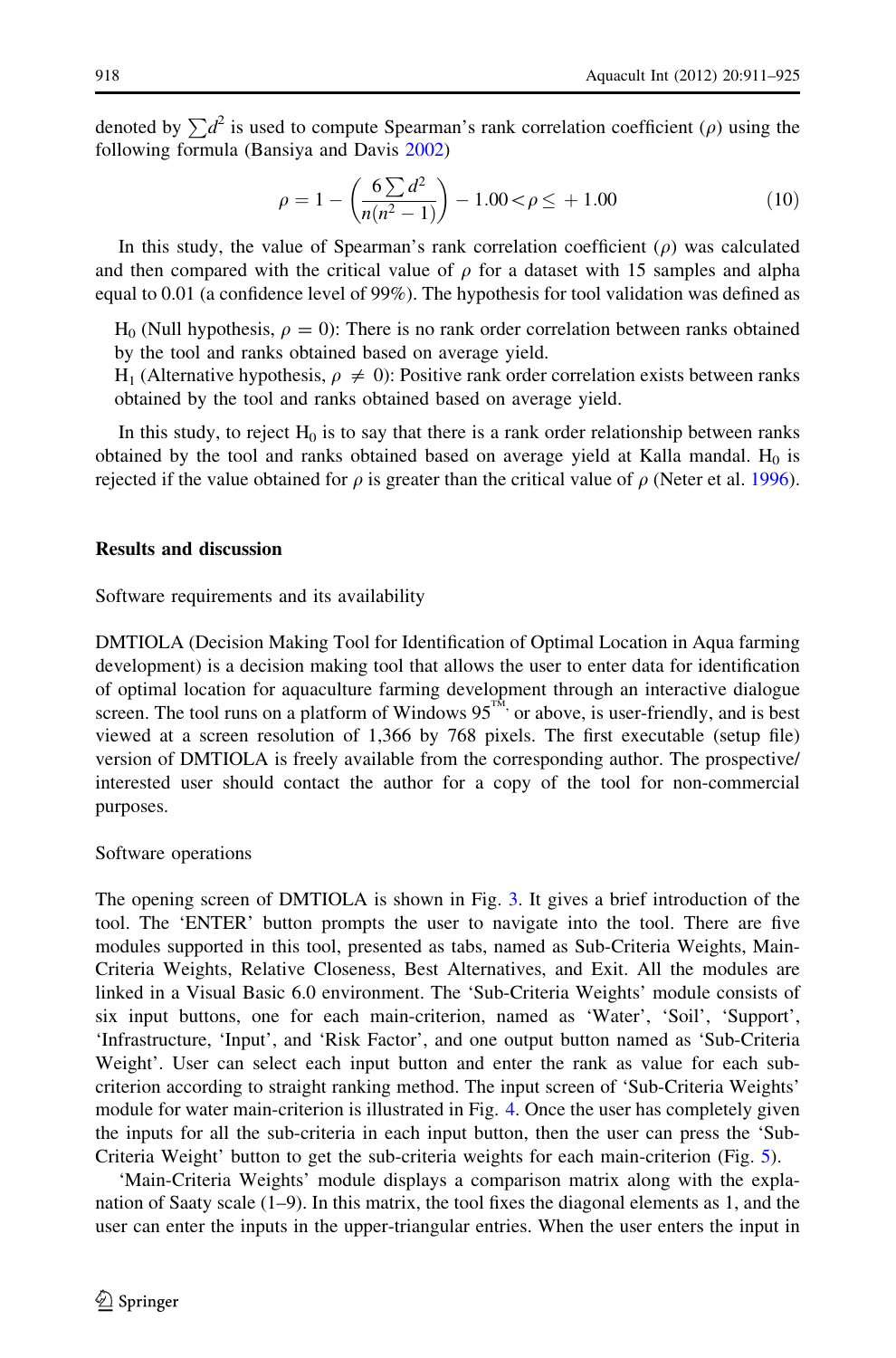<span id="page-8-0"></span>

Fig. 3 Opening screen of decision making tool for identification of optimal location in aqua farming development (DMTILOA)

| Introduction        | <b>Sub-Criteria Weights</b>                                                                                                                                                                                                                      | Main-Criteria Weights                  | <b>Relative Closeness</b> | <b>Best Alternatives</b> | Exit |
|---------------------|--------------------------------------------------------------------------------------------------------------------------------------------------------------------------------------------------------------------------------------------------|----------------------------------------|---------------------------|--------------------------|------|
|                     | Please enter the preference of the sub-criteria in the form of straight ranking, the most importance=1, second importance=2 and so on. For tie ranks, the<br>average is given to each tie. Please select the main-criteria and give your inputs. |                                        |                           |                          |      |
|                     | Sub-criteria for Water                                                                                                                                                                                                                           |                                        |                           |                          |      |
| Water               |                                                                                                                                                                                                                                                  | Salinity: 4                            |                           |                          |      |
| Soil                |                                                                                                                                                                                                                                                  | pH:<br>1.5                             |                           |                          |      |
|                     |                                                                                                                                                                                                                                                  | Total Alkalinity: 4                    |                           |                          |      |
| Support             |                                                                                                                                                                                                                                                  | Total Hardness: 4                      |                           |                          |      |
| Infrastructure      | Total Hardness/Total Alkalinity: 6                                                                                                                                                                                                               |                                        |                           |                          |      |
|                     |                                                                                                                                                                                                                                                  | Dissolved Oxygen: 1.5<br>Free NH3-N: 7 |                           |                          |      |
| Input               |                                                                                                                                                                                                                                                  | H2S: 8                                 |                           |                          |      |
| Risk Factor         |                                                                                                                                                                                                                                                  | Temperature: 10                        |                           |                          |      |
|                     |                                                                                                                                                                                                                                                  | Transparency: 9                        |                           |                          |      |
| Sub-Criteria Weight |                                                                                                                                                                                                                                                  |                                        |                           |                          |      |
|                     |                                                                                                                                                                                                                                                  |                                        |                           |                          |      |

Fig. 4 Input screen of 'Sub-Criteria Weights' module for water main-criterion

any upper-triangular entry in the matrix, immediately the reciprocal of that value is displayed automatically in its corresponding lower-triangular entry (Fig. [6](#page-9-0)). This module also displays a 'View Weights' button. Clicking the 'View Weights' button, open a new frame to display the main-criteria weights along with the CR value and its description (Fig. [7](#page-10-0)).

In the 'Relative Closeness' module, user has to give the number of alternatives (more than one) to be considered for identification of optimal location. Suppose, if the user has given the number of alternatives as 1 then the tool will display the message 'Please enter 2 or more sites'. After confirming the number of alternatives as more than one by clicking the 'Ok' button, the input and output control buttons are displayed. The number of rows in the input screen for each main-criterion is constructed based on the number of alternatives given by the user. This module consists of six input buttons, one for each main-criterion, named as 'Water', 'Soil', 'Support', 'Infrastructure, 'Input', and 'Risk Factor, and one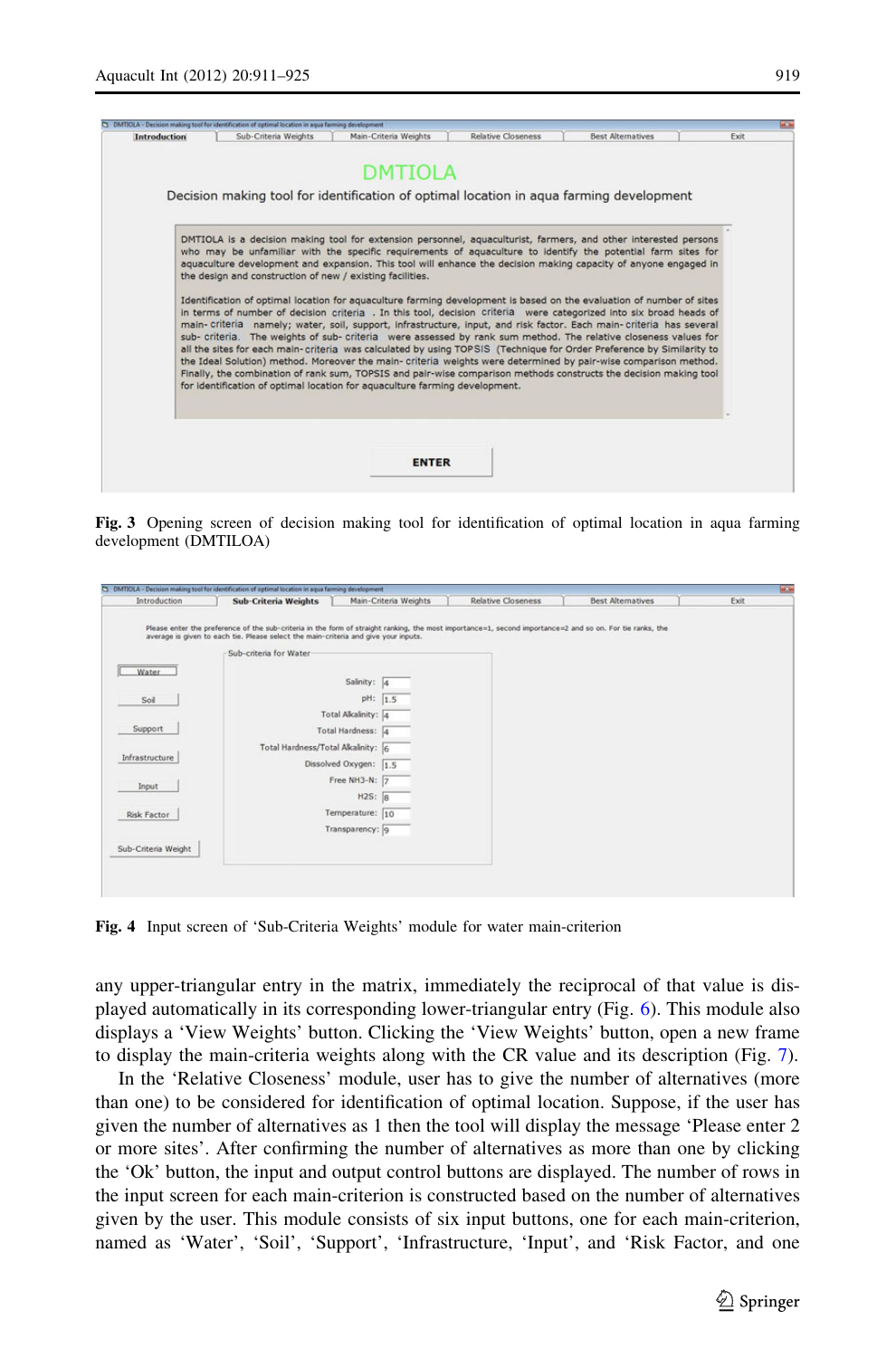<span id="page-9-0"></span>

| Introduction | <b>Sub-Criteria Weights</b>                                                                                                                                                                                                                                                    | Main-Criteria Weights           |      | <b>Relative Closeness</b> |           | <b>Best Alternatives</b> | Exit |  |  |
|--------------|--------------------------------------------------------------------------------------------------------------------------------------------------------------------------------------------------------------------------------------------------------------------------------|---------------------------------|------|---------------------------|-----------|--------------------------|------|--|--|
|              | Please enter the preference of the sub-criteria in the form of straight ranking, the most importance=1, second importance=2 and so on. For tie ranks, the<br>average is given to each tie. Please select the main-criteria and give your inputs.<br>Sub-Criteria Weights Table |                                 |      |                           |           |                          |      |  |  |
|              |                                                                                                                                                                                                                                                                                |                                 |      |                           |           |                          |      |  |  |
|              |                                                                                                                                                                                                                                                                                | Water                           |      |                           |           |                          |      |  |  |
|              |                                                                                                                                                                                                                                                                                | Salinty                         | 127  |                           |           |                          |      |  |  |
|              |                                                                                                                                                                                                                                                                                | pH                              | 173  |                           |           |                          |      |  |  |
|              |                                                                                                                                                                                                                                                                                | Total Alkalinity                | 127  |                           |           |                          |      |  |  |
|              |                                                                                                                                                                                                                                                                                | <b>Total Hardness</b>           | 127  |                           |           |                          |      |  |  |
|              |                                                                                                                                                                                                                                                                                | Total Hardness/Total Alkalinity | 091  |                           |           |                          |      |  |  |
|              |                                                                                                                                                                                                                                                                                | 173<br>Dissolved Oxygen         |      |                           |           |                          |      |  |  |
|              |                                                                                                                                                                                                                                                                                | Free NH3-N                      | .073 |                           |           |                          |      |  |  |
|              |                                                                                                                                                                                                                                                                                | H2S                             | 055  |                           |           |                          |      |  |  |
|              |                                                                                                                                                                                                                                                                                | Temperature                     | 018  |                           |           |                          |      |  |  |
|              |                                                                                                                                                                                                                                                                                | Transparency                    | 036  |                           |           |                          |      |  |  |
|              |                                                                                                                                                                                                                                                                                | Soil                            |      |                           |           |                          |      |  |  |
|              |                                                                                                                                                                                                                                                                                | pH                              | 233  |                           |           |                          |      |  |  |
|              |                                                                                                                                                                                                                                                                                | Salinty                         | 233  |                           |           |                          |      |  |  |
|              |                                                                                                                                                                                                                                                                                | Clay Content                    | 333  |                           |           |                          |      |  |  |
|              |                                                                                                                                                                                                                                                                                | Organic Carbon                  | 133  |                           |           |                          |      |  |  |
|              |                                                                                                                                                                                                                                                                                | Available Phosphorous           | 067  |                           | $\bullet$ |                          |      |  |  |
|              |                                                                                                                                                                                                                                                                                | Back                            |      |                           |           |                          |      |  |  |

Fig. 5 Output screen displays weights of sub-criteria for each main-criterion

| Introduction                     |    |      | Sub-Criteria Weights |                       |              | <b>Main-Criteria Weights</b>         |     | <b>Relative Closeness</b>                                              | <b>Best Alternatives</b> | Exit |
|----------------------------------|----|------|----------------------|-----------------------|--------------|--------------------------------------|-----|------------------------------------------------------------------------|--------------------------|------|
|                                  |    |      |                      |                       |              |                                      |     |                                                                        |                          |      |
|                                  |    |      |                      |                       |              |                                      |     | Please fill up the comparison matrix using values in the scale 1 to 9. |                          |      |
|                                  |    | W    | S                    | SP                    |              | IP                                   | RF  |                                                                        |                          |      |
|                                  | W  |      |                      | l9                    | 9            | l9                                   | l9  |                                                                        |                          |      |
| W - Water                        |    |      |                      |                       |              |                                      |     |                                                                        |                          |      |
| $S - Sol$                        | SP | .5   |                      | 9                     | 9            | 9                                    | 9   |                                                                        |                          |      |
| SP - Support                     | s  | .111 | .111                 | l1.                   | 12           | l2                                   | 12  |                                                                        |                          |      |
| I - Infrastructure               | Ī  | .111 | .111                 | $\sim$                |              | l2                                   | 12  |                                                                        |                          |      |
| $IP$ - Input                     |    |      |                      |                       |              |                                      |     |                                                                        |                          |      |
| RF - Risk Factor                 | IP | .111 | .111                 | .5                    | 5            |                                      | 1   |                                                                        |                          |      |
|                                  | RF | .111 | .111                 | $.5\phantom{0}$       | .5           | $\mathbf 1$                          | lt. |                                                                        |                          |      |
|                                  |    |      |                      |                       |              |                                      |     |                                                                        |                          |      |
|                                  |    |      |                      |                       |              |                                      |     |                                                                        |                          |      |
|                                  |    |      |                      |                       | View Weights |                                      |     |                                                                        |                          |      |
|                                  |    |      |                      |                       |              |                                      |     |                                                                        |                          |      |
|                                  |    |      |                      |                       |              |                                      |     |                                                                        |                          |      |
|                                  |    |      |                      |                       |              |                                      |     |                                                                        |                          |      |
|                                  |    |      |                      |                       |              |                                      |     |                                                                        |                          |      |
|                                  |    |      |                      |                       |              |                                      |     |                                                                        |                          |      |
| 1 - Equal importance             |    |      |                      |                       |              | 4 - Moderate to Strong Importance    |     | 7 - Very Strong Importance                                             |                          |      |
|                                  |    |      |                      |                       |              |                                      |     | 8 - Very Strong to Extreme Importance                                  |                          |      |
| 2 - Equal to moderate importance |    |      |                      | 5 - Strong Importance |              |                                      |     |                                                                        |                          |      |
| 3 - Moderate importance          |    |      |                      |                       |              | 6 - Strong to Very Strong Importance |     | 9 - Extreme Importance                                                 |                          |      |

Fig. 6 Pair-wise comparison matrix along with the Saaty scale in the 'Main-Criteria Weights' module

output button named as 'View Relative Closeness'. User has to select each input button and enter the values, which were collected from the farms, in the displayed input screen. The input screen for the water main-criterion is shown in Fig. [8](#page-10-0).

In this module, for the calculation of relative closeness values, the sub-criteria weights for each main-criterion are automatically entered from the 'Sub-Criteria Weights' module. When the user enters the values for each main-criteria and clicks the 'View Relative Closeness' button, the relative closeness values of all the alternatives for each maincriterion are automatically calculated using TOPSIS method and displayed in a new frame (Fig. [9\)](#page-11-0).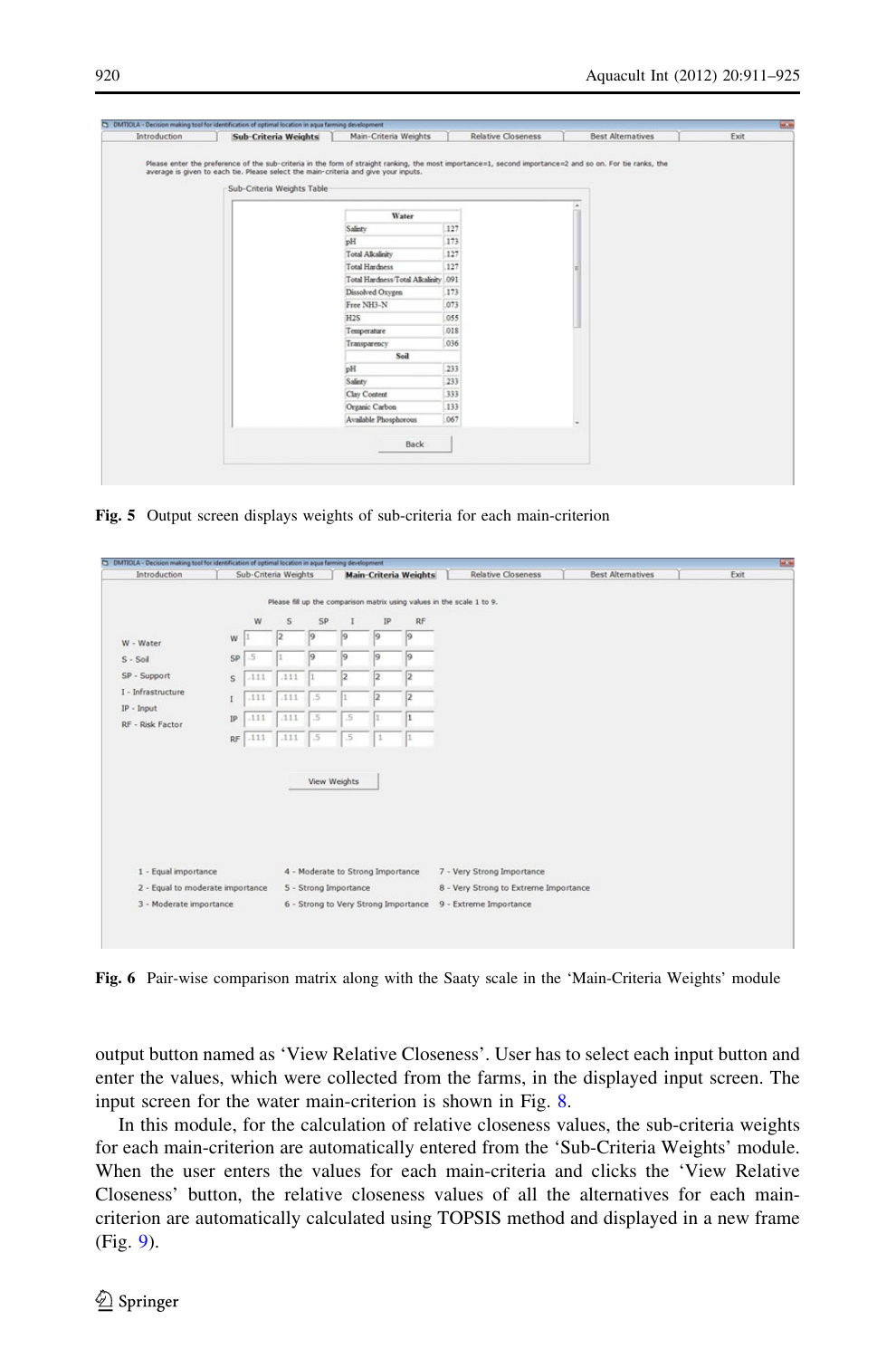<span id="page-10-0"></span>

| Main-Criteria Weights Table<br>×<br>Main Criteria Weight<br>.4489<br>Water<br>3576<br>Sol<br>W - Water<br>.0659<br>Support<br>$S - Sol$<br>.0543<br>Infrastructure<br>SP - Support<br>.0366<br>Input<br>.0366<br>Risk Factor<br>I - Infrastructure<br>$IP$ - Input<br>Consistency Ratio: .035<br>RF - Risk Factor<br>Consistency Ratio is less than 0.1 and hence it indicates Consistency.<br>$\sim$<br>Back | Introduction | Sub-Criteria Weights | <b>Main-Criteria Weights</b> | <b>Relative Closeness</b> | <b>Best Alternatives</b> | Exit |
|---------------------------------------------------------------------------------------------------------------------------------------------------------------------------------------------------------------------------------------------------------------------------------------------------------------------------------------------------------------------------------------------------------------|--------------|----------------------|------------------------------|---------------------------|--------------------------|------|
|                                                                                                                                                                                                                                                                                                                                                                                                               |              |                      |                              |                           |                          |      |
|                                                                                                                                                                                                                                                                                                                                                                                                               |              |                      |                              |                           |                          |      |
|                                                                                                                                                                                                                                                                                                                                                                                                               |              |                      |                              |                           |                          |      |
|                                                                                                                                                                                                                                                                                                                                                                                                               |              |                      |                              |                           |                          |      |
|                                                                                                                                                                                                                                                                                                                                                                                                               |              |                      |                              |                           |                          |      |
|                                                                                                                                                                                                                                                                                                                                                                                                               |              |                      |                              |                           |                          |      |
|                                                                                                                                                                                                                                                                                                                                                                                                               |              |                      |                              |                           |                          |      |
|                                                                                                                                                                                                                                                                                                                                                                                                               |              |                      |                              |                           |                          |      |
|                                                                                                                                                                                                                                                                                                                                                                                                               |              |                      |                              |                           |                          |      |
|                                                                                                                                                                                                                                                                                                                                                                                                               |              |                      |                              |                           |                          |      |
|                                                                                                                                                                                                                                                                                                                                                                                                               |              |                      |                              |                           |                          |      |
|                                                                                                                                                                                                                                                                                                                                                                                                               |              |                      |                              |                           |                          |      |
|                                                                                                                                                                                                                                                                                                                                                                                                               |              |                      |                              |                           |                          |      |
|                                                                                                                                                                                                                                                                                                                                                                                                               |              |                      |                              |                           |                          |      |
|                                                                                                                                                                                                                                                                                                                                                                                                               |              |                      |                              |                           |                          |      |
|                                                                                                                                                                                                                                                                                                                                                                                                               |              |                      |                              |                           |                          |      |
|                                                                                                                                                                                                                                                                                                                                                                                                               |              |                      |                              |                           |                          |      |
|                                                                                                                                                                                                                                                                                                                                                                                                               |              |                      |                              |                           |                          |      |
|                                                                                                                                                                                                                                                                                                                                                                                                               |              |                      |                              |                           |                          |      |
|                                                                                                                                                                                                                                                                                                                                                                                                               |              |                      |                              |                           |                          |      |

Fig. 7 Output screen displays the weights of main-criteria along with the consistency ratio value and its description



Fig. 8 Input screen for the water main-criterion in 'Relative Closeness' Module

The results of 'Main-Criteria Weights, and 'Relative Closeness' modules are entered as input for the 'Best Alternatives' module. Once the user completely entered the information in the 'Sub-Criteria Weights', 'Main-Criteria Weights', and 'Relative Closeness' modules, then the user clicks the 'View Best Alternatives' button in the 'Best Alternatives' module for getting the final output in a tabular form  $(Fig. 10)$  $(Fig. 10)$ . Ranks are assigned to the alternatives based on the descending order of values of objective function.

In this tool, output screen for the 'Sub-Criteria Weights', 'Main-Criteria Weights', 'Relative Closeness', and 'Best Alternatives' modules has a vertical scroll bar that allows the user to view all details of the output by pressing the up or down arrows. In addition, the user can move to the main page of 'Sub-Criteria Weights', 'Main-Criteria Weights', and 'Relative Closeness' modules by either clicking on the 'Back' button in its corresponding output screen (Figs. [5](#page-9-0), 7, [9\)](#page-11-0) or by clicking its corresponding tab. The user can change or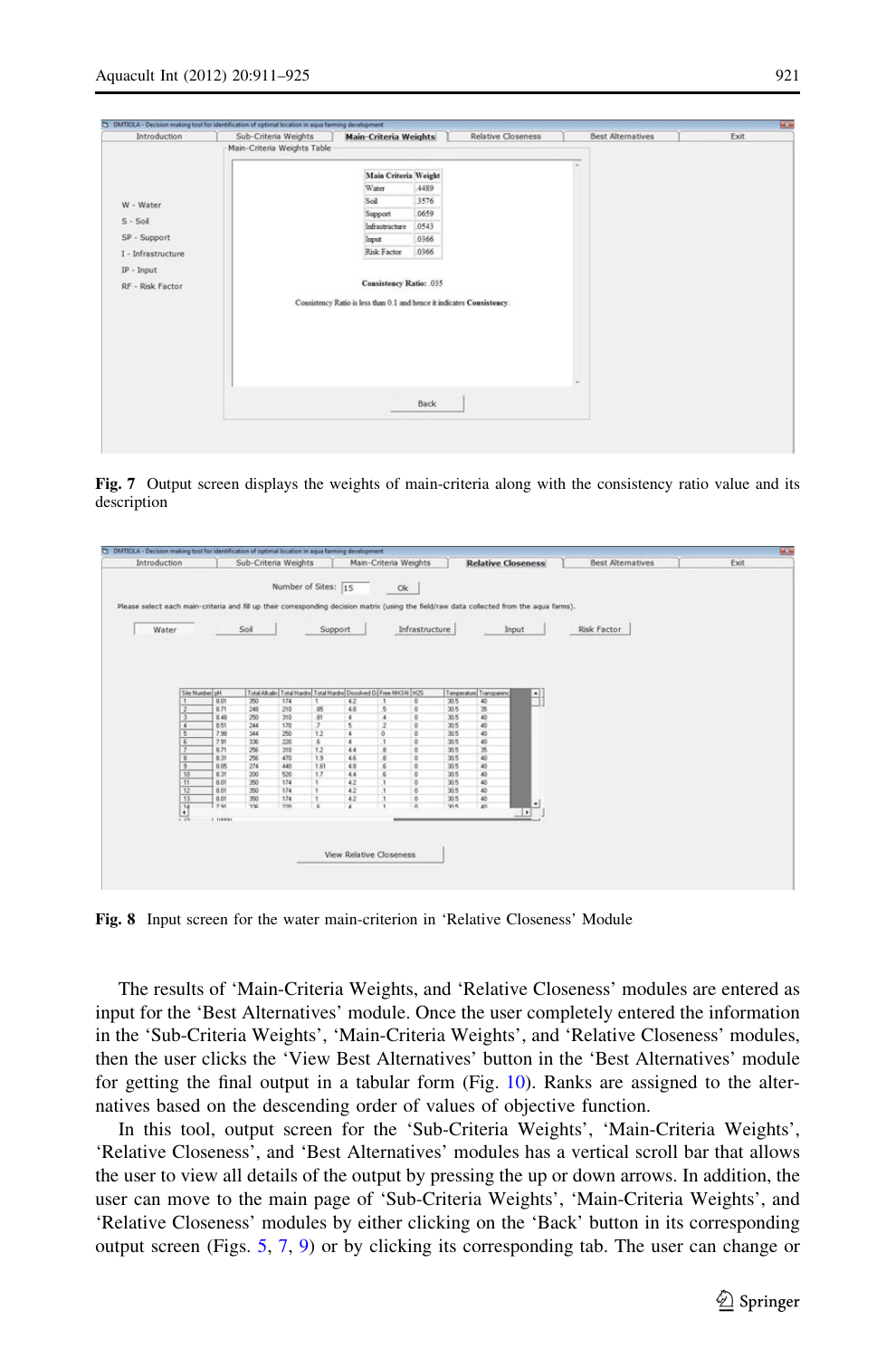<span id="page-11-0"></span>

| Introduction | Sub-Criteria Weights                                                                                                                       |                     |              |              | Main-Criteria Weights                                            |                          |      | <b>Relative Closeness</b> |  | <b>Best Alternatives</b> | Exit |
|--------------|--------------------------------------------------------------------------------------------------------------------------------------------|---------------------|--------------|--------------|------------------------------------------------------------------|--------------------------|------|---------------------------|--|--------------------------|------|
|              |                                                                                                                                            |                     |              |              |                                                                  |                          |      |                           |  |                          |      |
|              |                                                                                                                                            | Number of Sites: 15 |              |              |                                                                  |                          |      |                           |  |                          |      |
|              | Please select each main-criteria and fill up their corresponding decision matrix (using the field/raw data collected from the agua farms). |                     |              |              |                                                                  |                          |      |                           |  |                          |      |
|              | Relative Closeness Matrix                                                                                                                  |                     |              |              |                                                                  |                          |      |                           |  |                          |      |
|              |                                                                                                                                            |                     |              |              |                                                                  |                          |      |                           |  |                          |      |
|              |                                                                                                                                            |                     |              |              | Site Number Water Soil Support Infrastructure Inputs Risk Factor |                          |      |                           |  |                          |      |
|              |                                                                                                                                            | .706                |              | 92 409       | 649                                                              | $\overline{\mathcal{L}}$ | .183 |                           |  |                          |      |
|              | 12                                                                                                                                         | 552                 |              | 355 409      | $\circ$                                                          | $\overline{\mathcal{L}}$ | ı    |                           |  |                          |      |
|              | 3                                                                                                                                          | 424                 | 2850         |              | 422                                                              | $\overline{5}$           | 1    |                           |  |                          |      |
|              | l4                                                                                                                                         | 557                 |              | 598 409      | 377                                                              | 25                       | 1    |                           |  |                          |      |
|              | $\overline{\phantom{a}}$                                                                                                                   | 436                 |              | .065 526     | $\circ$                                                          | 25                       | 817  |                           |  |                          |      |
|              | 6                                                                                                                                          | 54                  | 209 0        |              | $\overline{0}$                                                   | $ 0\rangle$              | 817  |                           |  |                          |      |
|              | 7                                                                                                                                          | 338                 |              | 212 409      | $\circ$                                                          | $\overline{0}$           | .183 |                           |  |                          |      |
|              | 8                                                                                                                                          | 233                 | 2120         |              | 422                                                              | 25                       | 817  |                           |  |                          |      |
|              | $\overline{9}$                                                                                                                             | 26                  |              | 31 667       | 438                                                              | $\sqrt{0}$               | .183 |                           |  |                          |      |
|              | 10                                                                                                                                         | 26                  |              | 406 409      | 148                                                              | $\overline{5}$           | 817  |                           |  |                          |      |
|              | 11                                                                                                                                         | 706                 |              | 412 667      | 623                                                              | I.                       | .183 |                           |  |                          |      |
|              | 12                                                                                                                                         | .73                 | iı.          | 667          | п.                                                               | 1                        | 183  |                           |  |                          |      |
|              | 13                                                                                                                                         | .706                | $\mathbf{1}$ | $\mathbf{1}$ | 1                                                                | $\mathbf{1}$             | .183 |                           |  |                          |      |
|              | 14                                                                                                                                         | 54                  | 11           | $\mathbf{1}$ | 623                                                              | T                        | 183  |                           |  |                          |      |
|              | 15                                                                                                                                         | .643                | $\mathbf{1}$ | $\mathbf{1}$ | 623                                                              | i1.                      | 183  |                           |  |                          |      |
|              |                                                                                                                                            |                     |              |              |                                                                  |                          |      |                           |  |                          |      |
|              |                                                                                                                                            |                     |              |              | Back                                                             |                          |      |                           |  |                          |      |
|              |                                                                                                                                            |                     |              |              |                                                                  |                          |      |                           |  |                          |      |
|              |                                                                                                                                            |                     |              |              |                                                                  |                          |      |                           |  |                          |      |
|              |                                                                                                                                            |                     |              |              |                                                                  |                          |      |                           |  |                          |      |

Fig. 9 Output screen displaying the relative closeness values for each main-criterion

| Introduction | Sub-Criteria Weights     |                                   | Main-Criteria Weights  | <b>Relative Closeness</b> | <b>Best Alternatives</b> | Exit |
|--------------|--------------------------|-----------------------------------|------------------------|---------------------------|--------------------------|------|
|              |                          |                                   |                        |                           |                          |      |
|              |                          |                                   |                        |                           |                          |      |
|              |                          |                                   | View Best Alternatives |                           |                          |      |
|              |                          |                                   |                        |                           |                          |      |
|              | <b>Best Alternatives</b> |                                   |                        |                           |                          |      |
|              |                          |                                   |                        |                           |                          |      |
|              |                          | <b>Rank Site Number Objective</b> |                        |                           |                          |      |
|              |                          | 13<br>1                           | 838                    |                           |                          |      |
|              |                          | 12<br>12                          | 827                    |                           |                          |      |
|              |                          | 15                                | 789                    |                           |                          |      |
|              |                          | 14                                | .743                   |                           |                          |      |
|              |                          | $\overline{1}$<br>5               | .733                   |                           |                          |      |
|              |                          | 11<br>$\sqrt{6}$                  | 585                    |                           |                          |      |
|              |                          | l4<br>h                           | 557                    |                           |                          |      |
|              |                          | $\overline{2}$<br>s               | ,457                   |                           |                          |      |
|              |                          | $\overline{3}$<br>$\circ$         | 37                     |                           |                          |      |
|              |                          | $6\overline{6}$<br>10             | 347                    |                           |                          |      |
|              |                          | 10<br>11                          | 345                    |                           |                          |      |
|              |                          | $\overline{9}$<br>12              | 302                    |                           |                          |      |
|              |                          | $\overline{\mathbf{5}}$<br>13     | 293                    |                           |                          |      |
|              |                          | $\overline{7}$<br>14              | 261                    |                           |                          |      |
|              |                          | $\vert$ 8<br>15                   | 242                    |                           |                          |      |
|              |                          |                                   |                        |                           |                          |      |
|              |                          |                                   |                        |                           |                          |      |
|              |                          |                                   |                        |                           |                          |      |
|              |                          |                                   |                        |                           |                          |      |
|              |                          |                                   |                        |                           |                          |      |

Fig. 10 Output screen displaying the best alternatives

clear the value of the criteria at any time by backspacing. The 'Exit' module is used to allow the user to quit from the tool.

Case study results and tool validation

Based on the expert's opinion (discussed in the section '[Study area](#page-3-0)' and ['Weights of main](#page-3-0)[criteria'](#page-3-0)), the weights of main-criteria and sub-criteria calculated using the tool are shown in Figs. [1,](#page-2-0) [5](#page-9-0), and [7.](#page-10-0) The main-criterion weights are 0.4489, 0.3576, 0.0659, 0.0543, 0.0366, and 0.0366 for water, soil, support, infrastructure, input, and risk factor, respectively. This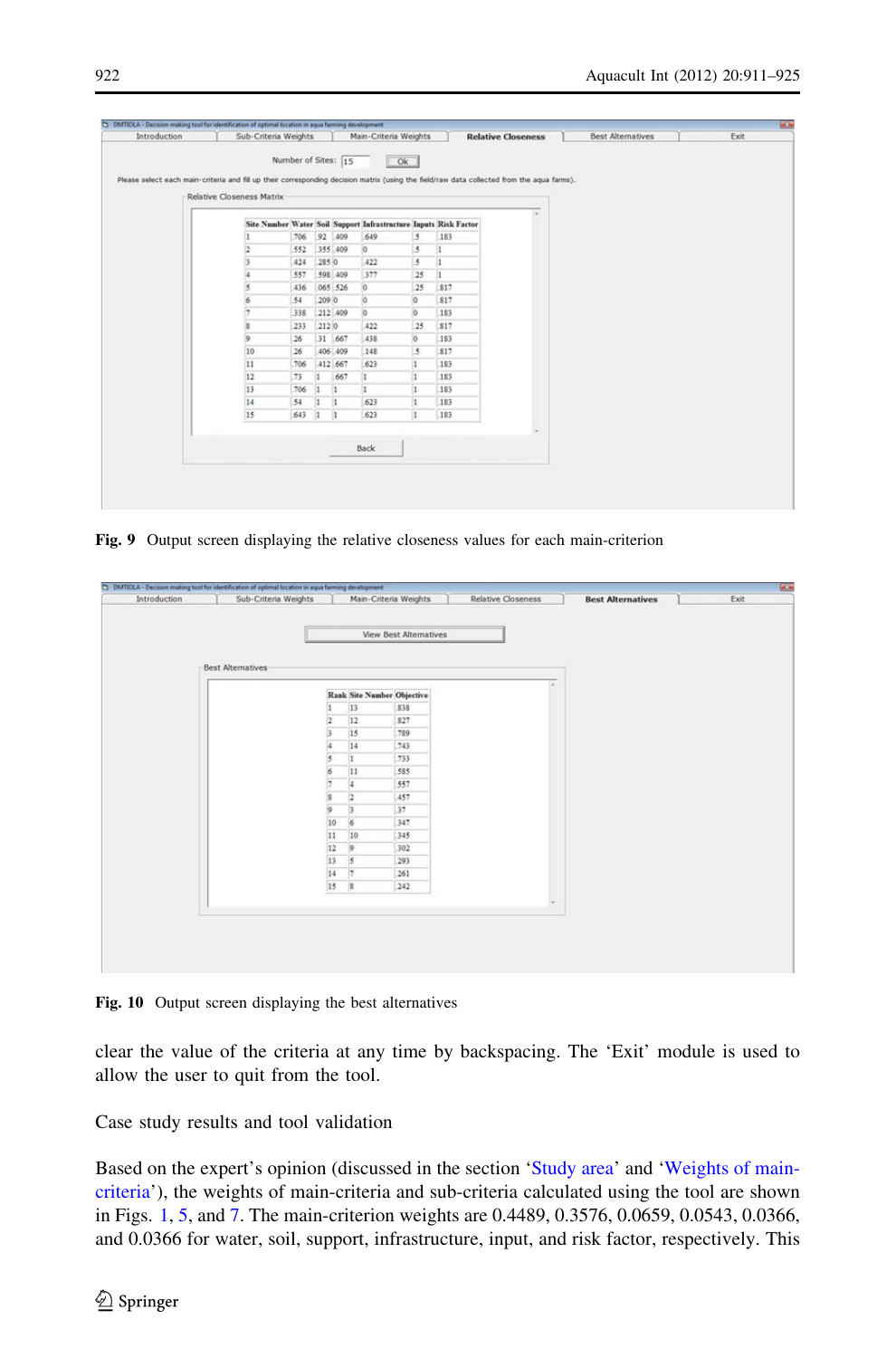means that water is the most important criterion followed by soil, support, infrastructure, input, and risk factor. The criteria weights for input and risk factor are same. The result shows that the consistency ratio is 0.035 (Fig. [7](#page-10-0)), which is less than the threshold value 0.1. The ratio indicates that the comparisons of main-criteria are perfectly consistent. This implies that the weights of main-criteria are suitable for this study.

After calculating the weights of sub-criteria and main-criteria, relative closeness of all the alternatives for each main-criterion, objective function value for each alternative, and its corresponding rank (Table 1) was calculated using DMTIOLA. Table 1 showed that the alternative 13 (objective function value is 0.838) was identified as the most preferred, followed by alternatives  $12 \ (0.827)$ ,  $15 \ (0.789)$ , and  $14 \ (0.743)$ . The worst three alternatives were 8  $(0.242)$ , 7  $(0.261)$ , and 5  $(0.293)$ . Comparing alternative 13  $(\text{rank } 1)$  to alternative 12 (rank 2), both were having same values of relative closeness of main-criteria, except for main-criterion of support. Comparing alternative 13 to alternative 15 (rank 3) and alternative 14 (rank 4), except the relative closeness of water and support all other values of relative closeness were same. The results also revealed that alternative 13 is found to be better than the worst three alternatives (8, 7, and 5) with respect to all the relative closeness main-criteria. These results showed that all the sub-criteria in the proposed alternatives were better than the sub-criteria in the other alternatives. Therefore, alternative 1 easily became acceptable to all decision makers followed by alternatives 12, 15, and 14.

Table [2](#page-13-0) also showed the ranking pattern obtained by the observed average yield value per hectare for last three years. Based on observed average yield, three alternatives 12, 13, and 15 were identified as best alternatives (Table [2](#page-13-0)). Tables 1 and [2](#page-13-0) showed that there was slight change in the ranks obtained by the tool and ranks obtained based on observed

| Alternatives   |       | Relative closeness values |                |                |                |       | Objective function (OF) | Rank |
|----------------|-------|---------------------------|----------------|----------------|----------------|-------|-------------------------|------|
|                | Wa    | So                        | Su             | Inf            | Inp            | RF    |                         |      |
| $\mathbf{1}$   | 0.706 | 0.92                      | 0.409          | 0.649          | 0.5            | 0.183 | 0.733                   | 5    |
| $\overline{2}$ | 0.552 | 0.355                     | 0.409          | $\overline{0}$ | 0.5            | 1     | 0.457                   | 8    |
| 3              | 0.424 | 0.285                     | $\overline{0}$ | 0.422          | 0.5            | 1     | 0.370                   | 9    |
| 4              | 0.557 | 0.598                     | 0.409          | 0.377          | 0.25           | 1     | 0.557                   | 7    |
| 5              | 0.436 | 0.065                     | 0.526          | $\mathbf{0}$   | 0.25           | 0.817 | 0.293                   | 13   |
| 6              | 0.54  | 0.209                     | $\overline{0}$ | $\overline{0}$ | $\mathbf{0}$   | 0.817 | 0.347                   | 10   |
| 7              | 0.338 | 0.212                     | 0.409          | $\mathbf{0}$   | $\mathbf{0}$   | 0.183 | 0.261                   | 14   |
| 8              | 0.233 | 0.212                     | $\overline{0}$ | 0.422          | 0.25           | 0.817 | 0.242                   | 15   |
| 9              | 0.26  | 0.31                      | 0.667          | 0.438          | $\overline{0}$ | 0.183 | 0.302                   | 12   |
| 10             | 0.26  | 0.406                     | 0.409          | 0.148          | 0.5            | 0.817 | 0.345                   | 11   |
| 11             | 0.706 | 0.412                     | 0.667          | 0.623          | 1              | 0.183 | 0.585                   | 6    |
| 12             | 0.73  | 1                         | 0.667          | 1              | 1              | 0.183 | 0.827                   | 2    |
| 13             | 0.706 | $\mathbf{1}$              | 1              | 1              | 1              | 0.183 | 0.838                   | 1    |
| 14             | 0.54  | 1                         | 1              | 0.623          | 1              | 0.183 | 0.743                   | 4    |
| 15             | 0.643 | 1                         | 1              | 0.623          | 1              | 0.183 | 0.789                   | 3    |

Table 1 Relative closeness and objective function values for alternatives, and their corresponding ranks in the Kalla Mandal

Wa water, So soil, Su support, Inf infrastructure, Inp input, RF risk factor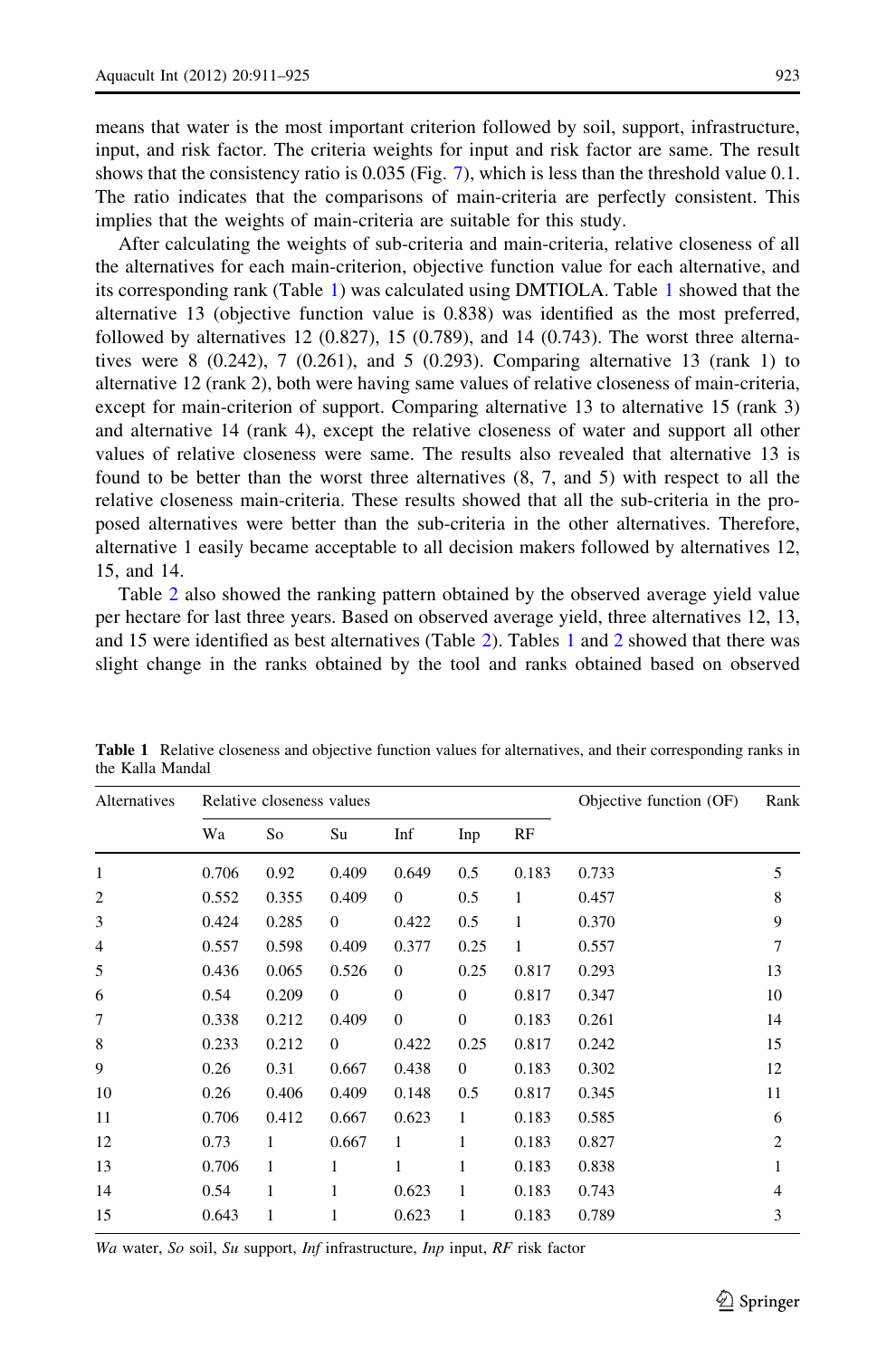|                                           | Alternatives |                         |  |        |  |           |                 |                      |                       |      |                |  |  |  |     |
|-------------------------------------------|--------------|-------------------------|--|--------|--|-----------|-----------------|----------------------|-----------------------|------|----------------|--|--|--|-----|
|                                           |              |                         |  |        |  |           |                 | 1 2 3 4 5 6 7 8 9 10 |                       |      | 11 12 13 14 15 |  |  |  |     |
| Observed<br>average yield<br>value (tons) |              | $3.5$ $2.0$ $1.5$ $2.0$ |  |        |  | $0.6$ 0.8 | $0.4 \quad 0.3$ |                      | 1.0 0.5 3.0 4 4 2.5 4 |      |                |  |  |  |     |
| Rank                                      | 4            | 7.5 9                   |  | 7.5 12 |  | - 11      | 14 15           |                      | -10                   | - 13 | 5 1 1 6        |  |  |  | - 1 |

<span id="page-13-0"></span>Table 2 Ranks for alternatives based on the tool and observed average yield

average yield. In both methods, alternative 8 (rank 15) was identified as the worst alternative followed by alternative 7 (rank 14).

Spearman's rank correlation coefficient  $(\rho)$  was computed for the validation dataset, Kalla mandal. The value of the  $\rho$  obtained in this correlation was 0.967. The critical value of  $\rho$  for a dataset with 15 samples and alpha ( $\alpha = 0.01$ ) is 0.654 according to Zar [\(1972](#page-14-0)). As the value of  $\rho$  obtained from the spearman's rank correlation was greater than the critical value of  $\rho$ , the null hypothesis was rejected. Therefore, the correlation between ranks obtained by the tool and ranks obtained based on average yield was significant (a confidence level of 99%), meaning that this model is reliable for identification of optimal location for aquaculture farming development.

# Conclusion

A simple-to-use decision making tool has been developed for selecting best alternatives from among a feasible set of alternatives. The tool has developed based on 24 input criteria under six broad heads of main-criteria such as water (10 sub-criteria), soil (5 sub-criteria), support (2 sub-criteria), infrastructure (3 sub-criteria), input (1 sub-criterion), and risk factor (3 sub-criteria). Other environmental/socio and economic criteria, for example, extension media contact and awareness of culture practices in aquaculture, etc., have not been considered. The presence and absence of these environmental/socio and economic criteria, may also impact on the success or otherwise of the aquaculture facility. In time, the identification of optimal location in aquaculture will be improved with incorporation of criteria currently not considered.

This tool will enhance the decision making capacity of anyone engaged in the design and construction of new/existing aquaculture farming system. The case study results suggest that this tool has sufficient predictive power to help extension personnel, aquaculturist, land-use managers, aquafarmers, and other interested persons who may be unfamiliar with the specific requirements of aquaculture to identify the optimal location for aquaculture farming development. Case study application and presented results showed that such an approach is comprehensive and relatively simple in computation. The program in VB was designed in a flexible and modular fashion, and it can be easily adapted to other closely related industries such as agriculture and animal husbandry, etc. DMTIOLA is also useful in educational and research institutions for demonstration and training purposes.